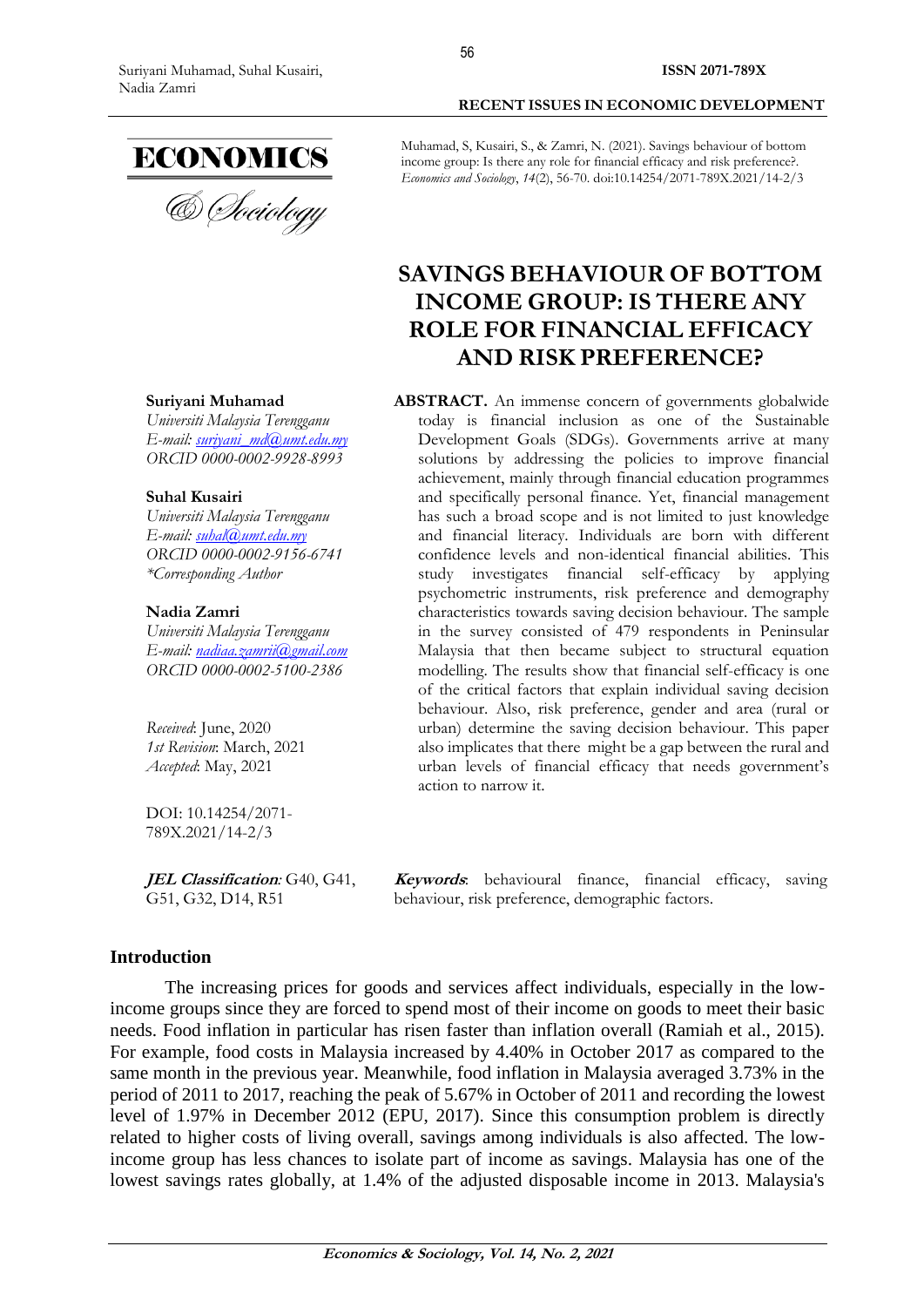household savings rate was averaging at 1.6% between 2006 and 2013 (Bank Negara Malaysia, 2016). This becomes the most pressing issue among consumers, especially in the low-income group, where the failure to make any savings is apparent. One of every three Malaysian does not have a savings account while most of them have not saved enough to ensure living for five years after leaving employment (EPF, 2015).

Low-income earners tend to have especially little chances to save money for a significant investment or future consumption. Thus, careful financial planning regarding savings is one of the most important means for an even consumption activity in the future. Financial decisions are crucial for the individuals' stability in the face of financial challenges, whether expected or unexpected. A survey by EPF (2015) proved that 76% of the Malaysians have difficulties raising RM 1,000 for emergency cash. Surprisingly, 68% of the EPF members aged 54 have less than the target saving that people should have, which is RM 50,000. This problem raises the government's attention since there is an obvious need to find a solution and try to achieve higher levels of savings, especially among households, by pinpointing the aspects that might be the key contributors to that.

Academia strongly argues that high savings are related to wealth as measured by GDP per capita. Some analysts believe they are also related to the exchange rate, financial intermediation, capital market development, national traditions, demographic structure, and the social security system. Based on the Youth Research Institute's findings in Malaysia (2011), the factors that influence the spending patterns are for 38.2% income, 26.2% own needs, 10.9% own preferences, 23.1% household, 1.1% friends, and 0.5% other. It is clear that within the pattern of spending, more than a half is determined by the factors of households and individuals themselves. Since half of all spending is dominated by self, it is crucial to view this as a chance that might be used in restructuring of consumption to solve the problem regarding the lack of savings among individuals.

The government had already taken efforts to raise the savings rate. Among these are: 1) policies to improve financial literacy that might have a significant impact on saving; 2) controlling for some other financial factors such as interest rates. Improving financial literacy, mainly through financial education programmes and specifically personal finance, could not be the only rescue nowadays since financial management has such a broad scope and is not limited to just knowledge and financial literacy. People may learn financial literacy, but this is not a guarantee they will necessarily implement it in the real world. Besides, most researchers are unable to seek practical ways of improving financial literacy, and there is a lack of evidence to prove that those with more financial knowledge are actually making better decisions (Willis, 2008).

The existing studies focused on how financial literacy, income, and other mentioned factors affect savings among individuals without discovering in-depth about the self-ability born inside economic agents. Individuals are born with different confidence levels in themself and also with non-identical financial abilities. In line with this ability issue, Bandura (1977) presented a self-efficacy scale that might picture internal trust towards oneself as the definition of what kind of words could explain person's belief about their capability to complete any tasks to gain success. So the question is: what is the linkage between financial self-efficacy, risk preference and demographic characteristics with individual saving behaviour within a low-income group?

When it comes to application of self-efficacy in economic decisions and/or financial decision behaviour, it could be argued that an individual who has a greater sense of selfassuredness in their expenditure and financial management capacities is more likely to approach economic and financial difficulties they encounter as the challenges to be faced rather than as threats to be avoided (Bandura, 1994; Farrel et al., 2015). Such a positive attitude is likely to result in achievement and, consequently, more favourable individual financial outcomes.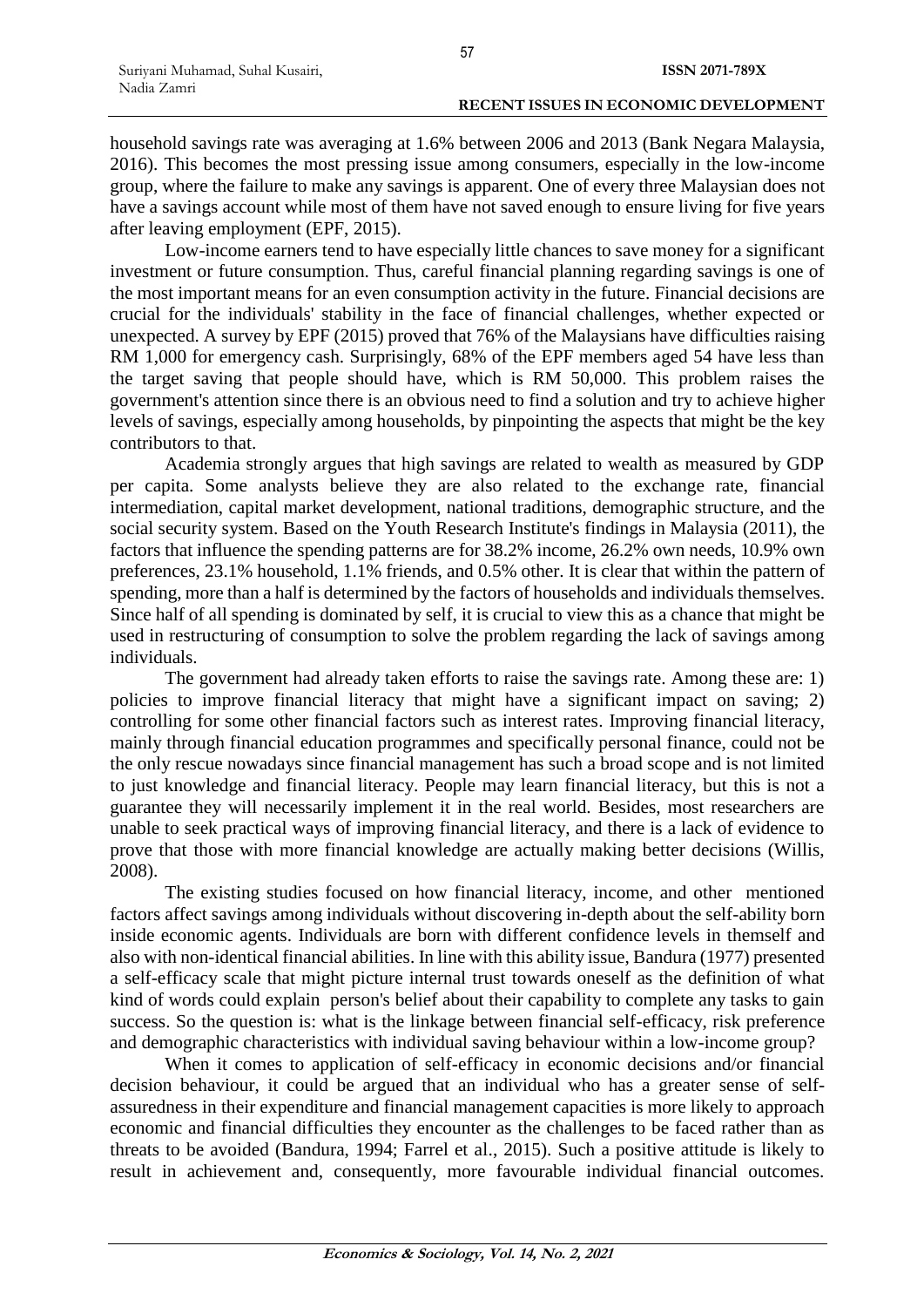Therefore, this paper aims to seek evidence on the efficacy that would affect saving effectiveness and thus could further implement this theory to create a new policy related to low-income households in Malaysia. The main contribution of this research is that it adds to the literature on the bottom income groups, namely, their savings decisions related to the roles of individual financial efficacy, risks preferences, and demographic characteristics.

The rest of the article is organised as follows: 1) Literature review will be focused on the behavioural finance theory and the previously obtained empirical findings. 2) The methodological part describes data and irs sources, the operationalisation of variables, sampling, specification model, and structural equation modelling (SEM). 3) Results and discussion go next, and lastly. 4) Conclusions and recommendations are provided.

### **1. Literature review**

The study of self-efficacy is a theory in the field of economic psychology that researchers have frequently studied over the past decade (Lown, 2015; Callender & Schofield, 2016). Economic psychology, which is not a new field by any means, is just one way of interpreting other factors that impact many economic indicators, including saving. This concept could be particularly useful for understanding economic behaviour. In other words, economic behaviour could be represented by consumers' behaviours that involve financial decisions and the determinants and consequences of a particular economic decision. One kind of dominant element that exists in economic psychology is self-efficacy (Farrell, 2016). Self-efficacy represents an optimistic sense of personal competence that seems to be a pervasive phenomenon that accounts for human beings' motivation and accomplishments (Scholz, 2006). This research details the most common activities that are considered necessary by humans, particularly those that make up households that are successful with their saving, by taking into account economic agents' behaviour.

By discovering these abilities, a low-income earner will possess a powerful tool regarding their own belief in economic decisions, resulting in steady behaviour when planning their saving. We realised that low-income earners did saving in some form, sporadically and in small amounts. Many ways that consumers practised high self-efficacy could be directly observed and implanted into those who lacked belief. Influenced by the initial development of the self-efficacy concept by Forbes and Kara (2010), this research uses the term to refer to one's belief in their capability to achieve saving.

According to Bandura and Wood (1989) and Marlatt and Donovan (2005), we can make the best prediction towards how successful a person will be at making decisions, including those related to saving, by using the self-efficacy indicator. The higher one's self-efficacy, the higher their tendency to make a better saving decision because they believe that they can adequately perform that kind of activity. One early strand of research related to financial efficacy is by Asebedo et al. (2019), whose authors discussed how financial self-efficacy beliefs, particularly those related to saving behaviours, might be fostered. Subsequent research has also proved that self-efficacy is one of the most influential factors in human life, with an ability to combat depression (Maciejewski et al., 2000), lessen stress and improve quality of life (Prati et al., 2009), and increase dietary knowledge and positive behaviour (Rimal & Moon, 2009). Similarly, financial efficacy could signal how good a person is doing in their saving, or what is generally referred to as an investment for one's entire life (Forbes & Kara, 2010), wealth accumulation and portfolio choice (Chatterjee et al., 2011). Interestingly, Rothwell et al. (2016) found that financial self-efficacy was an effective mediator in the relationship between objective financial knowledge and postsecondary-education saving.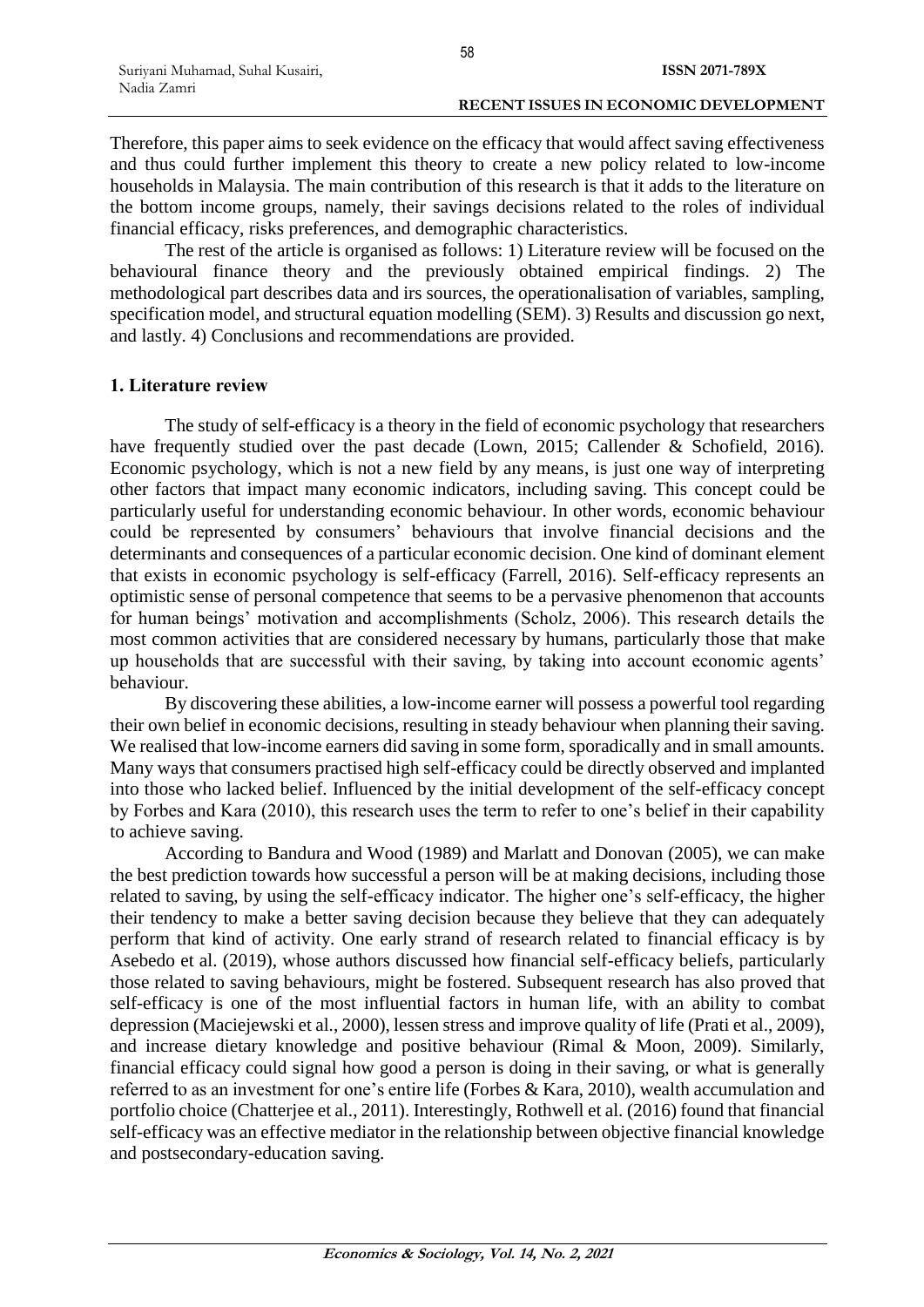The self-efficacy concept has also been applied as an independent variable in a standard model of economic behaviour to evaluate its significance in predicting investigated behavioural outcomes. There are previous studies that have assessed the explanatory power of the related concepts of 'economic self-efficacy' (Graboski et al., 2001), 'investment self-efficacy' (Forbes & Kara 2010), 'entrepreneurial self-efficacy' (Kickul et al., 2008), and women's personal finance behaviours (Farrell, 2015). Generally, the results find that financial self-efficacy could positively explain the more favourable individual economic or financial outcomes. In this case, a phenomenon is given as a savings decision, and its self-efficacy is directed towards an individual's saving. The level of self-efficacy generally depends on one's needs, ability, capability, and self-control from a psychological perspective, as well as one ability to mark anomalies that could explain how this kind of activity could be carried out. The inner belief of an individual will guide how vital they believe personal saving to be, which will then give the incentive to do it wisely. Because it is believed that competent functioning requires both the skills and a self-belief to succeed in financial management tasks, the ability to hold a firmer belief will lead to greater success in saving. Self-efficacy is displayed by how successful the individuals tend to manage their financial matters in relation to their saving decisions. According to Cobb-Clark et al. (2014), a person with an internal reference saves more in terms of the particular level and percentage of their permanent incomes.

# **2. Methodological approach**

Suriyani Muhamad, Suhal Kusairi,

Nadia Zamri

### *2.1 Research model*

This research integrates a psychological construct (financial self-efficacy) to understand economic agents' behaviour, focusing on their saving decisions and psychometric application. The financial self-efficacy, as well as demographic factors and risk preference, all have effects on saving decision.



Figure 1. Conceptual framework of the relationship of financial self-efficacy, risk preference, and savings behaviour

Figure 1 explains the conceptual framework for the bottom lower-income household's financial self-efficacy, which contains three variables: saving, financial self-efficacy, and risk preference. The oval shape of the framework represents latent or unobserved variables. An unobserved variable is a variable that cannot directly be seen or directly measured and could be understood as either a dependent or independent variable. As mentioned in the introduction and literature review, however, this research treats saving as a dependent variable and the others as independent variables. The variable represented in the rectangle is the demographic factor. This variable will stand as the observable variable, or measured variable. The variables that contribute to these main variables are gender (male or female) and area (urban or rural).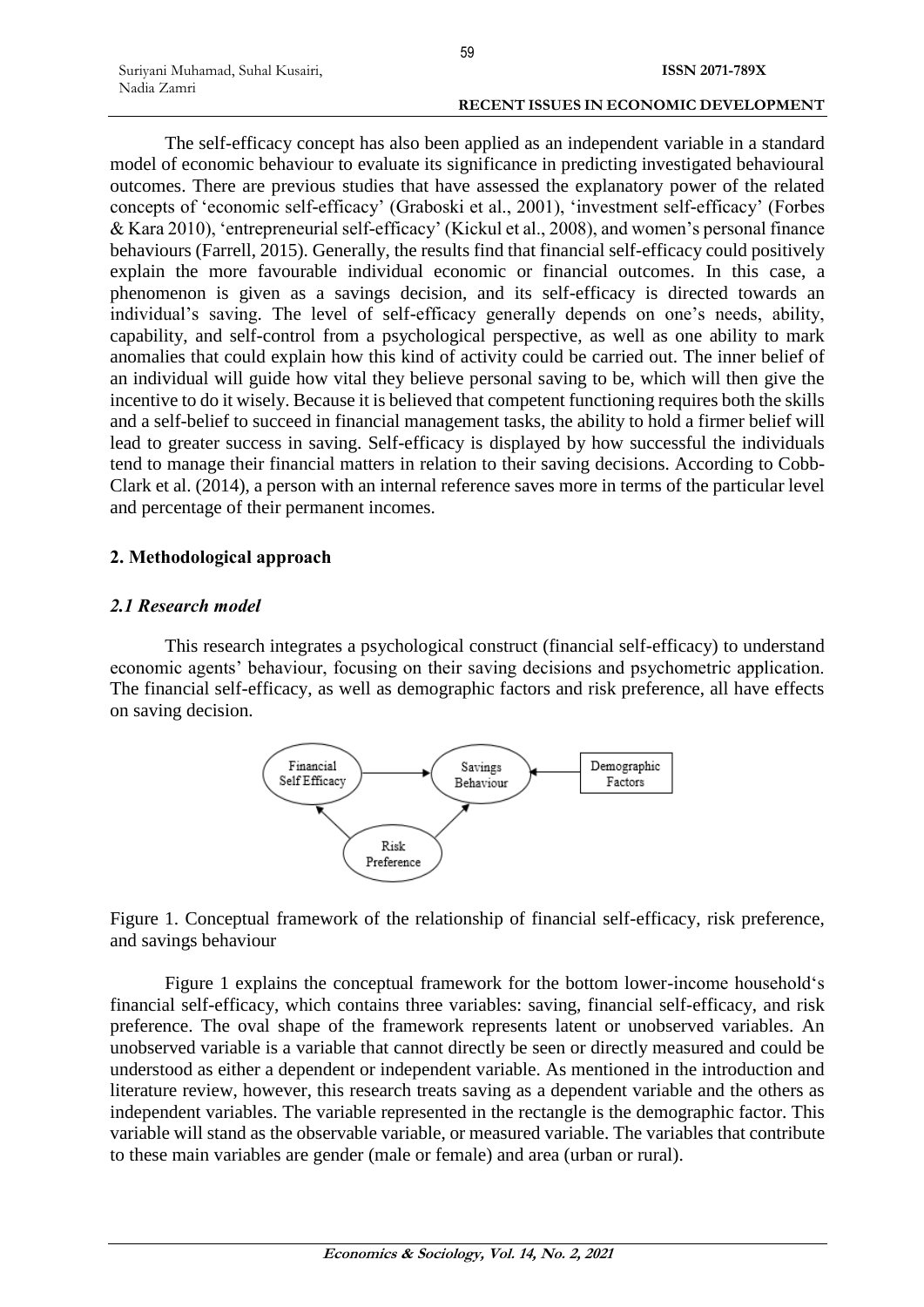As argued by Callander and Schofield (2016), a low-income standard of living will eventually decrease through financial self-efficacy. In this paper, the authors state that poverty might negatively influence people's self-efficacy because they might be expected to make a lifechanging decision to more readily improve their living standards and thus avoid or move out from poverty. Practicing saving habits is one of the most effective ways to end poverty; the higher one's self-efficacy, the higher their tendency to save because they believe that they can perform such activity habitually and eventually save significant amounts of money, which could be one of the shields or buffers when unpredictable occasions occur. As mentioned earlier, saving habits are the most effective solutions to end poverty. As Bandura (1977) explains, self-efficacy is about a person's beliefs regarding their ability to complete tasks with success.

Good financial behaviour is not achievable until we believe that it is. Perceived financial self-efficacy and financial risk tolerance can predict participants' intentions to save and create a financial buffer (Magendans et al., 2016). Higher financial self-efficacy, older age, and middle incomes are all associated with a higher likelihood of savings (Lown, 2011). The study by Farrell (2015) reveals that the higher a woman's financial self-efficacy, the greater their self-assuredness in their financial management capacities, which results in greater investments and the purchasing of more savings products. Farrell (2015) also found that these women are less likely to own debtrelated products.

Tokunaga (1993) concludes that psychological variables such as financial self-efficacy significantly increase one's ability to distinguish between prudent and unhealthy credit users. According to Marlatt (985), a higher financial self-efficacy will be the best predictor of a positive saving attitude, which suggests that it could potentially signal how good a person is doing their savings, or what is generally considered to be an investment towards their entire life (Forbes & Kara, 2010). In addition, Asebedo and Seay (2018) reveal that financial self-efficacy beliefs are positively related to saving behaviours. Trent and South (1992) state that personal attitudes might be influential factors towards interpreting behaviours of an entire family. In line with this, Munichan (1985) writes that individuals contribute considerably to the perception of a family as an organised system.

This study also analyses the relationship between saving and risk preference. Risk preference is the tendency to choose a risky or less risky option. Generally, economists and financial professionals apply the concept of risk preference to investment and financial decisions. In our research, it applies to one's personal preference for risk. An individual characteristic measures one's a personal preference for risk and whether or not they are willing to take a financial risk if they have spare cash for a saving activity. Lian and Ma (2018) prove that households might set the reference level of the interest rate. When the rate falls below the reference level, people experience discomfort, which encourages them to make a better savings plan or increase savings. To put it simply, there is an inverse relationship between both of these variables, meaning that a lower risk preference corresponds to a higher saving. Supported by Brown et al. (2008), risk preference is a critical determinant of unsecured debt acquired at the household level, with risk aversion serving to reduce the level of unsecured debt accumulated by households. People directly reduce their debt when they have a backup plan as saving.

Various kinds of studies have also researched demographics to better understand how this factor influences the savings behaviour. Demographics are respondents' characteristics related to social and demographic factors such as household income, gender, ethnicity, age, education, location (rural or urban), dependency ratio, and marriage status. To this end, Hussain et al. (2016) studied the effects of select demographic and socioeconomic variables on labour force participation. Hopkins (2014) also studied how gender could contribute to borrowing expansion, proving that women expand their expenses to a greater degree than men. There is a significant correlation between gender and saving (Fisher, 2010). According to Hufner and Koske (2010),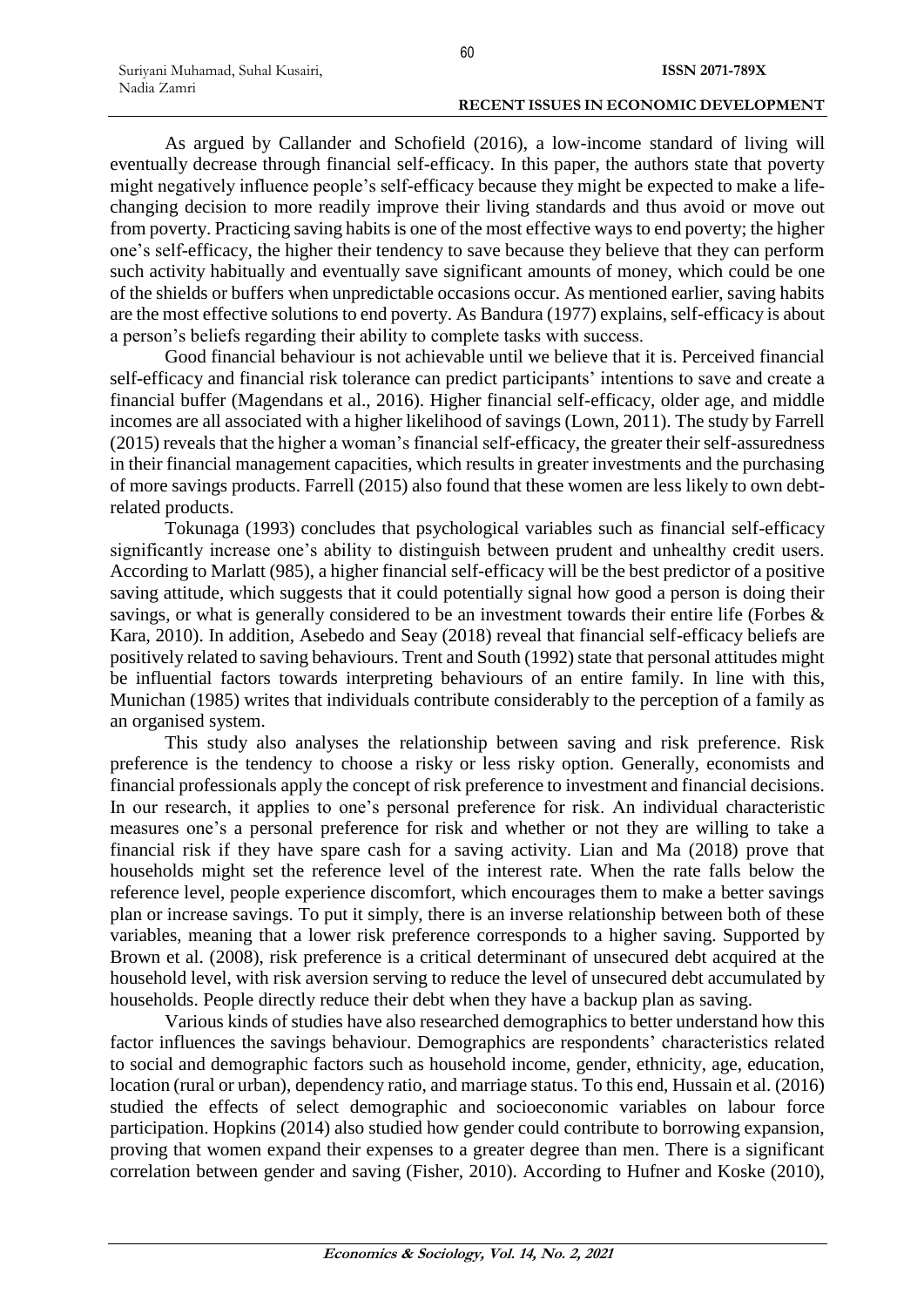saving is influenced by one's current real income, several demographic factors, and real return rate.

A comprehensive investigation will be conducted through a Structural Equation Model (SEM). B40 groups rarely make a big purchasing and savings. Some of these differences data are easily noticeable, whereas others are a little more difficult to observe. The next step is to determine the research constructs and elucidate how these operationalise into the scale items.

### *2.2 Structural equation model*

*The first latent variable*, saving (SAV), is modelled as i-indicators (six questions) in the same group and can be written as follows:

$$
Q_i = \sum_{i=1}^n \lambda_i S A V_i + \delta_i \tag{1}
$$

*The second latent variable,* financial self-efficacy (SE), is modelled as i-indicators (ten) questions) and can be written as follows:

$$
Q_i = \sum_{i=1}^n \lambda_i SE_i + \delta_i \tag{2}
$$

*The third latent variable*, risk preference (RISKP), is modelled as i-indicators (three questions) and can be written as follows:

$$
Q_i = \sum_{i=1}^n \lambda_i RISKP_i + \delta_i
$$
\n<sup>(3)</sup>

The formula for an endogenous variable is

$$
SAV_i = \Lambda_{11} SE_i + \Lambda_{31} RISKP_i + \zeta_i \tag{4}
$$

where SAV represents saving itself, SE represents self-efficacy, and RISKP represents risk preference.

### *2.3 Operationalisation of variables*

Table 1 presents the research variables, their definitions, and indicators that make up the basis of questionnaire development. There are ten questions related to financial self-efficacy, as adopted from Lown (2011, 2015). Moreover, we developed three questions about risk preferences and six questions about saving behaviours based on indicators of variables.

| Table 1. Operationalisation of Variables |  |
|------------------------------------------|--|
|                                          |  |

| <b>Variables</b>           | <b>Definition</b>                                                                                                                                                                                                                                                                                                                  | <b>Indicator/Item</b>                                                                                                                                                                                                                                                                             |
|----------------------------|------------------------------------------------------------------------------------------------------------------------------------------------------------------------------------------------------------------------------------------------------------------------------------------------------------------------------------|---------------------------------------------------------------------------------------------------------------------------------------------------------------------------------------------------------------------------------------------------------------------------------------------------|
| Financial<br>Self-Efficacy | It relates to one's ability to cope with a<br>situation (Farrell, 2015); self-beliefs set<br>(Schwarzer & Jerusalem, 1995).                                                                                                                                                                                                        | Measures how far a person believes in their<br>capability in deciding financial matters,<br>including spending and saving, which can be<br>denoted as the main activities of daily life. A<br>high financial self-efficacy means that one<br>has a high self-belief.                              |
| <b>Risk</b><br>Preference  | It could be divided into various stages<br>that make up part of the risk (PEP-<br>CBMS Network Coordinating, 2011).<br>The underlying risk that households<br>might face in their daily lives is<br>unpredictable and light (Campbell,<br>2006).<br>It mostly affects assets that one or more<br>companies have. Risk also affects | 1) Daily risk<br>Light risk or shocks that are faced by the<br>household every day (e.g., immediate need<br>for money to buy cooking gas for food).<br>2) Idiosyncratic risk<br>It usually affects the assets that households<br>have (e.g., car maintenance, house repairs, or<br>health costs). |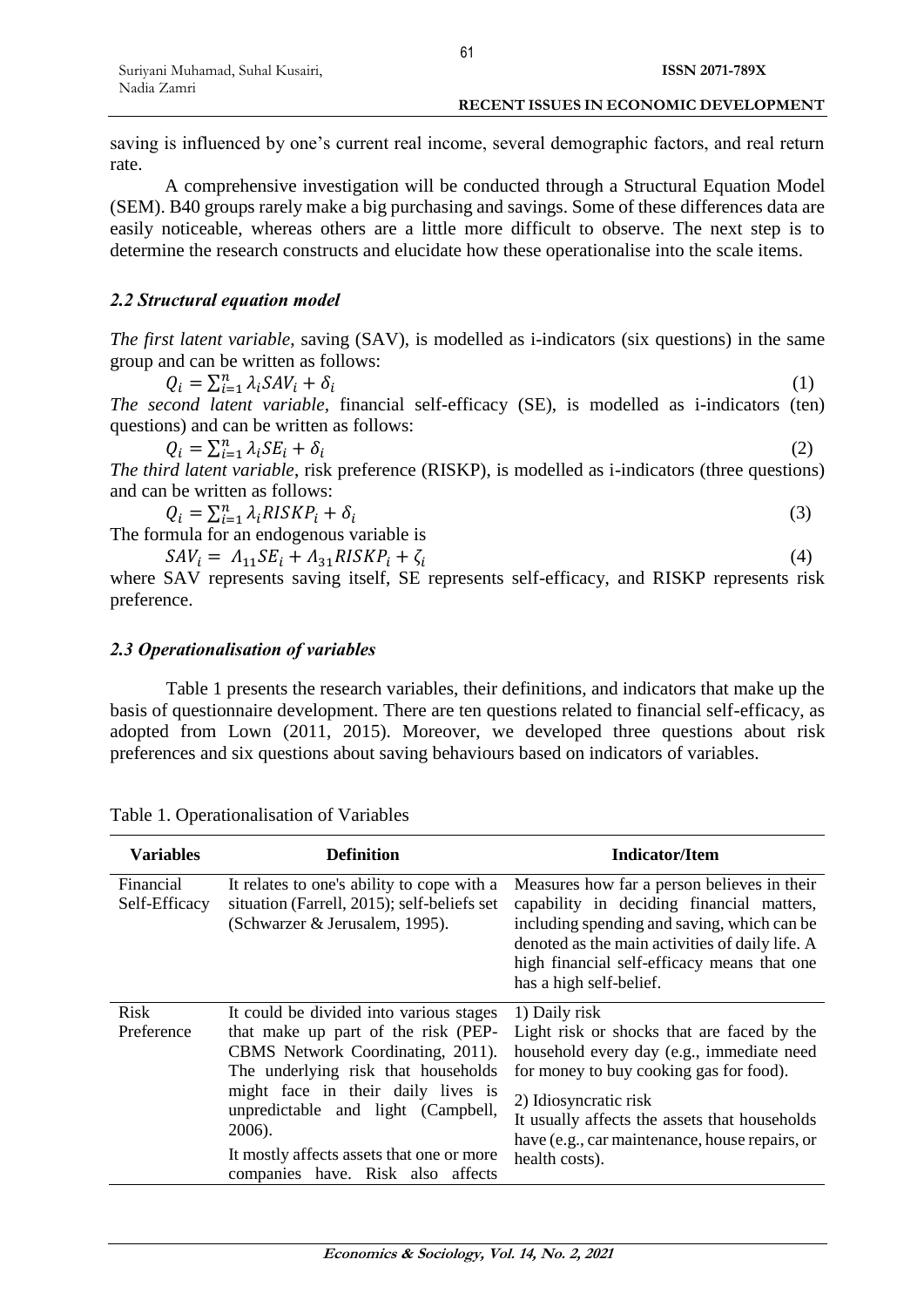|                             | households, communities, regions, or<br>even entire countries (PEP-CBMS<br>Network Coordinating, 2011).                                                                                   | 3) Covariant risk<br>A huge risk that might cause loss, affecting<br>the self, family, and even the greater<br>economy (e.g., unemployment and disaster).                                                             |
|-----------------------------|-------------------------------------------------------------------------------------------------------------------------------------------------------------------------------------------|-----------------------------------------------------------------------------------------------------------------------------------------------------------------------------------------------------------------------|
| Savings<br><b>Behaviour</b> | long-term saving and short-term<br>saving. The former represents gold,<br>while the latter pertains to monthly<br>saving as a fixed deposit (Bosworth et current deposits.<br>al., 1991). | It could be divided into two categories: There are short- and long-term saving types.<br>Long-term saving represents<br>gold,<br>certificate saving premium, and ASB, while<br>short-term saving represents fixed and |

*Note*: List of questionnaires (See Appendices A–C).

### *2.4 Sampling and data collection technique*

This study adopted a survey and grounded research approach. The unit of analysis in this research is an individual from the bottom lower-income of households' group B40 households, which includes Malay, Chinese, and Indian ethnic families who live in either the urban and rural areas of Peninsula Malaysia. In particular, there are three urban areas and three rural areas from the states of Pahang, Johor, and Selangor.

Cluster proportional and systematic random sampling are the techniques used to close and present the population's character. To get strong and valid results for characteristics of the population, the minimum sample is determined by the cluster comparative systematic random sampling method. It is then distributed based on proportional allocation. The population is clustered based on states and urban areas. Significance level, standard error, the total population of each cluster, and the bound of error are considered. The research sample contained approximately 479 respondents from B40 households and the study was conducted in the second semester of 2017.

Data collection techniques include questionnaires, observations, and interview guidance. The questionnaire is given to all selected respondents from B40 households. Closed questions are used in this questionnaire and the options are given using the Liker scale model. The questionnaires are constructed based on a firm definition, determinant of dimension, and how to measure every variable. It is a critical step of survey research to ensure that the questionnaire items are related to the central issues being studied.

### **3. Results and discussion**

The result discussion will begin with a descriptive analysis of the study's main variables, followed by an analysis of financial self-efficacy, demographic characteristics, and risk preference towards saving decision behaviours.

# *3.1 Descriptive statistics analysis of B40 house*

Descriptive statistics will analyse the data's characteristics and patterns, which consists of the respondents' research area, gender, race, and education. Table 2 indicates the distribution of respondents from B40 households in a selected area of Peninsular Malaysia. This investigation is dominated by individuals who live in an urban area (368 respondents, 76.80%), compared to those in a rural area (111 respondents, 23.2%). In regard to gender, women made up 64.5% of the study (307). This is an interesting point that most females take care of the household and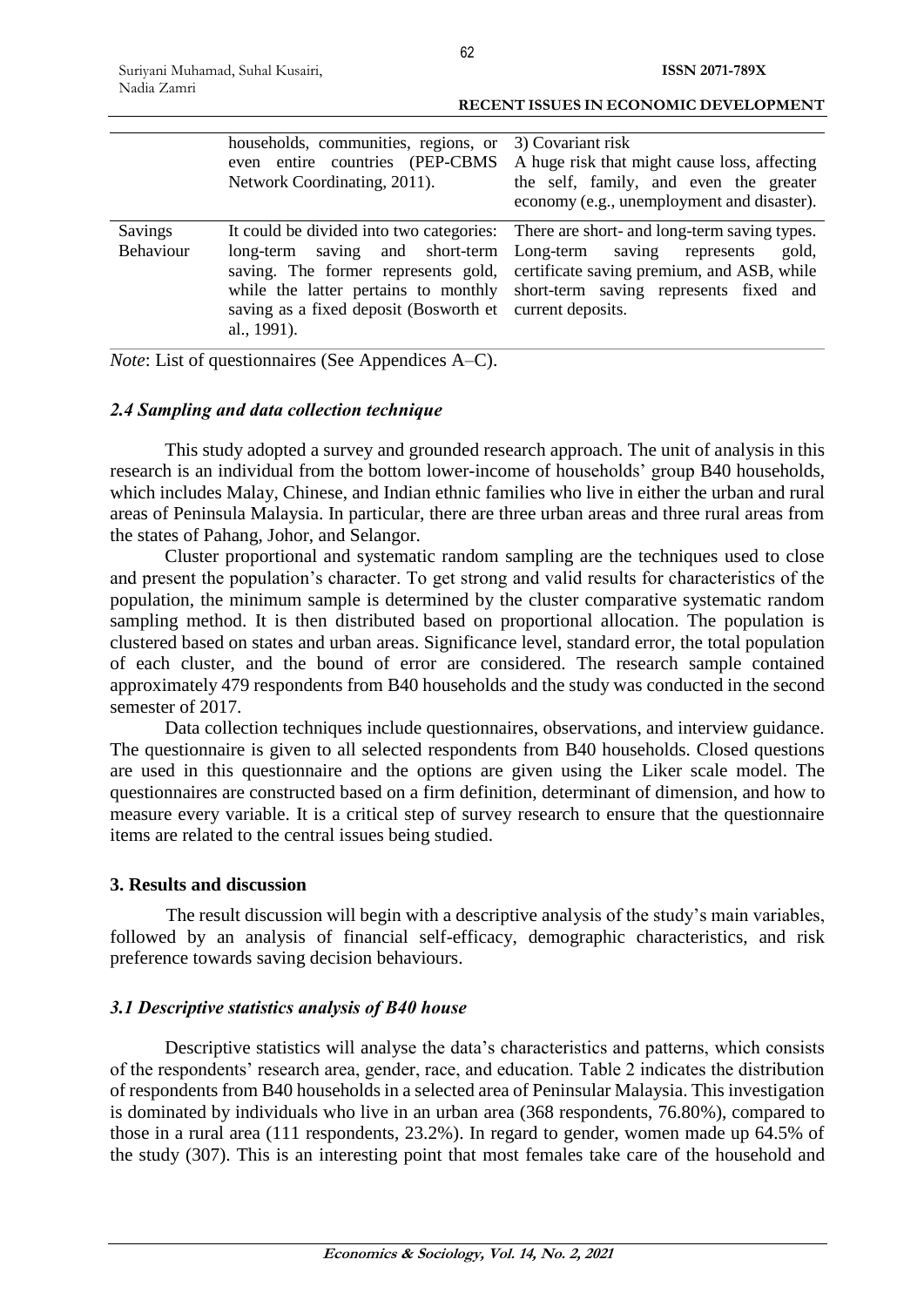make decisions regarding the family matters. On another hand, there were 172 male respondents, making up 35.5% of the total sample.

|                  | Category       | Frequency | Percentage $(\%)$ | Cumulative |
|------------------|----------------|-----------|-------------------|------------|
| Area             | Rural          | 111       | 23.20             | 76.80      |
|                  | Urban          | 368       | 76.80             | 100.00     |
| Gender           | Male           | 172       | 35.50             | 35.50      |
|                  | Female         | 307       | 64.50             | 100.00     |
| Ethnicity        | Malay          | 392       | 81.94             | 81.94      |
|                  | Chinese        | 29        | 6.05              | 87.99      |
|                  | Indian         | 49        | 10.23             | 98.22      |
|                  | Other          | 9         | 1.88              | 100.00     |
| Highest Level of | Never attended | 6         | 1.30              | 1.30       |
| Education        | Primary        | 40        | 8.40              | 9.60       |
|                  | Secondary      | 315       | 65.80             | 75.40      |
|                  | Tertiary       | 118       | 24.60             | 100.00     |

Table 2. Distribution of respondents

*Sources*: Fieldworks Data Analysis, 2018.

There are various ethnicities in Malaysia. However, Malays make up a large percentage, with 392 respondents or 81.94%. Indian is the next most common: 49 respondents or 10.23%. Chinese make up only 6.06% of the sample with 29 respondents, and 9 respondents (1.88%) have a different ethnicity. In terms of the educational background of B40 households, 6 of them never attended school (1.3%), 40 respondents attended primary school (8.4%), 315 received an education up to secondary school (65.8%), making up the majority of respondents, and 118 respondents received a tertiary education at the college or university level (24.6%).

### *3.2 Reliability and Validity of Test Analysis*

Table 3 depicts the results of the item analysis that was developed based on the sharp definition of each construct. If the factors (dimension) appear to lack validity and reliability, it could mean that the item should be excluded in the causal model. For instance, item SE1's factor loading is lower than 0.5 (0.480), so we excluded it. This paper adapted two measurements that can be useful for establishing validity and reliability: Composite Reliability (CR) and Average Variance Extracted (AVE).

All items denote a value higher than 0.5 for AVE and higher than 0.6 for CR. This value is supported by Fornell and Larcker (1981) who state that if the AVE is less than 0.5, but the composite reliability is higher than 0.6, the convergent validity of the construct is still adequate. The AVE square root for the construct could be represented by the diagonal, while the remaining value represents the correlation between the construct in the row and column. We can consider that discriminant validity is achieved when the diagonal value is higher than the value in the row and its column.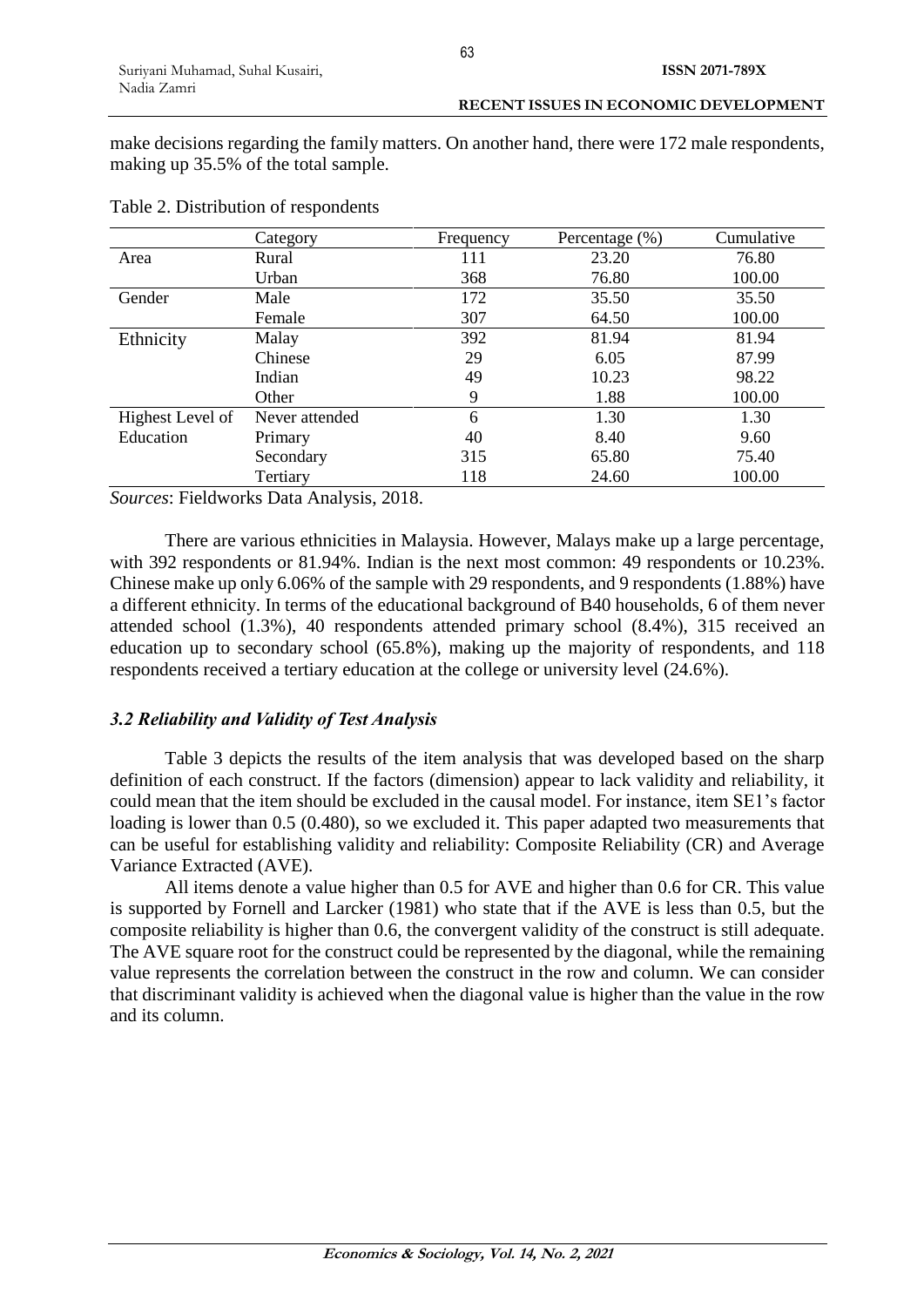| Construct              | Item/Sub Construct | <b>Factor Loading</b> | <b>AVE</b> | <b>CR</b> |
|------------------------|--------------------|-----------------------|------------|-----------|
| Financial              | SE <sub>2</sub>    | 0.782                 | 0.622      | 0.942     |
| Self-Efficacy          | SE <sub>3</sub>    | 0.838                 |            |           |
|                        | SE4                | 0.822                 |            |           |
|                        | SE <sub>5</sub>    | 0.786                 |            |           |
|                        | SE <sub>6</sub>    | 0.797                 |            |           |
|                        | SE7                | 0.864                 |            |           |
|                        | SE <sub>8</sub>    | 0.847                 |            |           |
|                        | SE <sub>9</sub>    | 0.675                 |            |           |
|                        | <b>SE10</b>        | 0.741                 |            |           |
| Savings                | SAV1               | 0.847                 | 0.727      | 0.941     |
|                        | SAV <sub>2</sub>   | 0.842                 |            |           |
|                        | SAV3               | 0.828                 |            |           |
|                        | SAV4               | 0.865                 |            |           |
|                        | SAV <sub>5</sub>   | 0.886                 |            |           |
|                        | SAV <sub>6</sub>   | 0.847                 |            |           |
| <b>Risk Preference</b> | RISKP1             | 0.810                 | 0.604      | 0.820     |
|                        | RISKP <sub>2</sub> | 0.770                 |            |           |
|                        | RISKP3             | 0.750                 |            |           |

Table 3. Average Variance Extracted (AVE) and Composite Reliability (CR)

*Sources*: Fieldworks Data Analysis, 2018.

As shown in Table 4, we can see the first variable, self-efficacy, denotes 0.789, which is higher than 0.674 and 0.484. The second variable, risk preference, also holds a value of 0.777, which is higher than other values. Next is savings at 0.853, which is greater than 0.674 and 0.213.

|  |  |  | Table 4. Discriminant validity index summary for the main three constructs |
|--|--|--|----------------------------------------------------------------------------|
|--|--|--|----------------------------------------------------------------------------|

| Construct                      | Financial Self-Efficacy | <b>Risk Preference</b> | Savings |
|--------------------------------|-------------------------|------------------------|---------|
| <b>Financial Self-Efficacy</b> | 0.789                   |                        |         |
| Risk Preference                | 0.484                   | 0.777                  |         |
| Savings                        | 0.674                   | 213                    | 0.853   |
| ____<br>.                      |                         |                        |         |

*Sources*: Fieldworks Data Analysis, 2018.

### *3.3 Relationship between financial efficacy, risk preference, and saving behaviour*

Table 5 compiles the regression weight for the structural model (whole and demographic differentiation). The unstandardised model specification states the goodness of fit indices also have values crucial for testifying the construct validity through fitness indices gained in confirmatory factor analysis (CFA). All categories of fitness indices (absolute fit and incremental fit) achieve their required levels (Byrne, 1998; Fleming et al., 2013; Stacciarini & Pace, 2017).

Next is the identification of the R-square  $(R^2)$  of the model. For this explanation, we will further examine the standardised model specification where R-Square  $(R^2)$  for savings is 0.66. This value suggests that the model, which consists of two exogenous variables, financial selfefficacy (SE) and risk preference (RISKP) could predict 66% of changes in savings (SAV).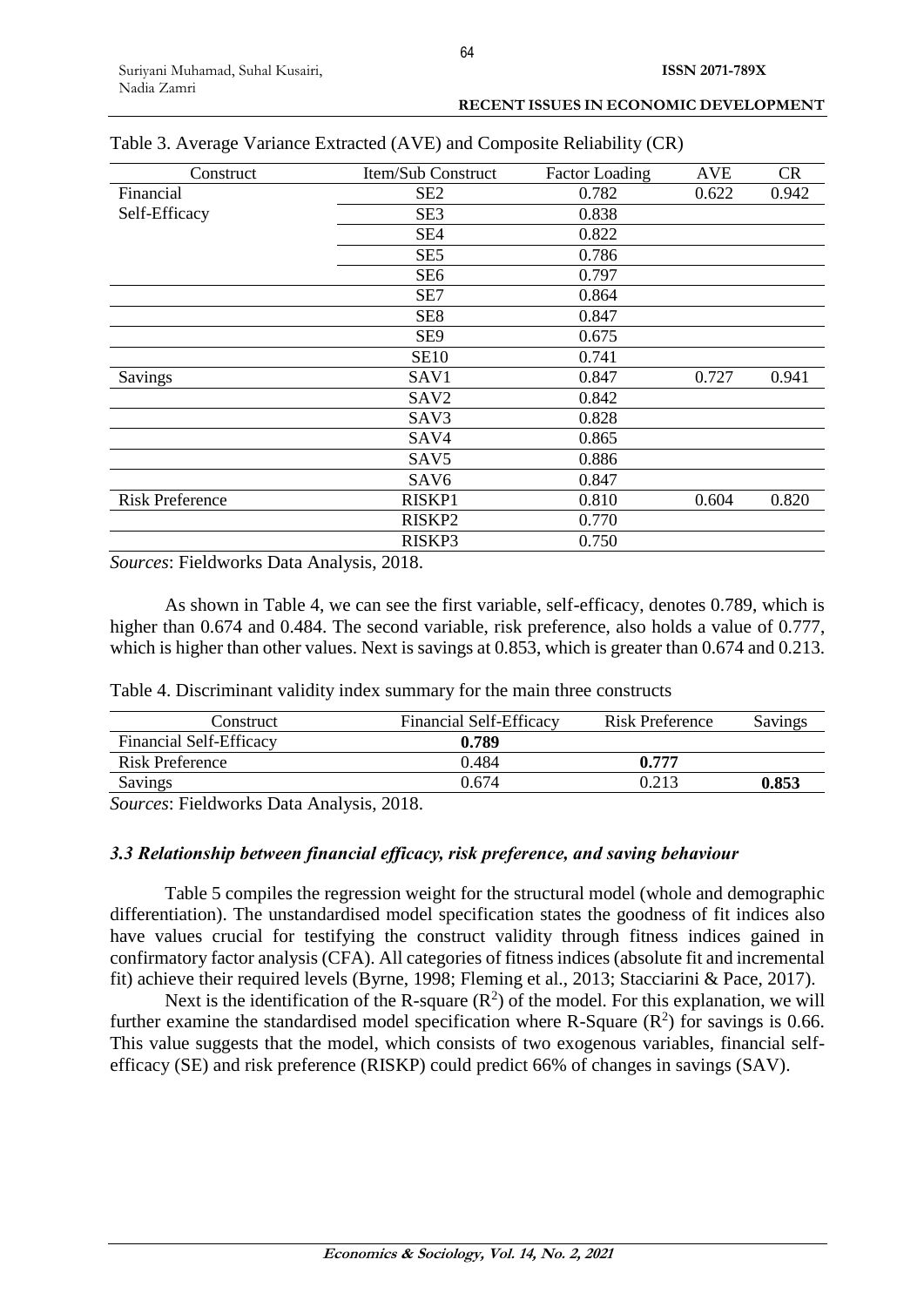|                                             | Regression                                 |              | Estimate | S.E.  | C.R.     | $\mathbf{P}$ |
|---------------------------------------------|--------------------------------------------|--------------|----------|-------|----------|--------------|
| <b>Whole Model</b>                          |                                            |              |          |       |          |              |
| <b>SE</b>                                   | <i>&lt;-</i> ----------                    | <b>RISKP</b> | 0.398    | 0.054 | 7.424    | 0.000        |
| <b>SAV</b>                                  | -------------                              | <b>SE</b>    | 0.859    | 0.057 | 14.985   | 0.000        |
| SAV                                         | ╱------------                              | <b>RISKP</b> | $-0.138$ | 0.034 | -4.049   | 0.000        |
|                                             | <b>Demographic Differentiation (Urban)</b> |              |          |       |          |              |
| SE                                          | ------------                               | <b>RISKP</b> | 0.392    | 0.065 | 6.039    | 0.000        |
| <b>SAV</b>                                  | -------------                              | <b>SE</b>    | 0.851    | 0.068 | 12.470   | 0.000        |
| SAV                                         | -------------                              | <b>RISKP</b> | $-0.137$ | 0.043 | $-3.203$ | 0.001        |
| <b>Demographic Differentiation (Rural)</b>  |                                            |              |          |       |          |              |
| <b>SE</b>                                   | -------------                              | <b>RISKP</b> | 0.455    | 0.095 | 4.806    | 0.000        |
| <b>SAV</b>                                  | -------------                              | <b>SE</b>    | 0.867    | 0.106 | 8.183    | 0.000        |
| SAV                                         | <------------                              | <b>RISKP</b> | $-0.158$ | 0.056 | $-2.830$ | 0.005        |
| <b>Demographic Differentiation (Male)</b>   |                                            |              |          |       |          |              |
| SE                                          | <------------                              | <b>RISKP</b> | 0.340    | 0.103 | 3.309    | 0.000        |
| <b>SAV</b>                                  | ------------                               | <b>SE</b>    | 0.762    | 0.101 | 7.556    | 0.000        |
| <b>SAV</b>                                  | <------------                              | <b>RISKP</b> | $-0.057$ | 0.063 | $-0.910$ | 0.363        |
| <b>Demographic Differentiation (Female)</b> |                                            |              |          |       |          |              |
| <b>SE</b>                                   | ------------                               | <b>RISKP</b> | 0.396    | 0.060 | 6.550    | 0.000        |
| <b>SAV</b>                                  | -------------                              | <b>SE</b>    | 0.920    | 0.070 | 13.070   | 0.000        |
| SAV                                         | <------------                              | <b>RISKP</b> | $-0.172$ | 0.040 | $-4.251$ | 0.000        |

Table 5. Regression weight for structural model (unstandardised)

*Sources*: Fieldworks Data Analysis, 2018.

For the whole model, risk positively affects financial self-efficacy at a significance level of 1%, with a regression estimate value of 0.398, a C.R. of 7.424, and a p-value of 0.000. Since the unstandardised coefficient represents the amount of change in the dependent variable per single unit change in the predictor variable, the result suggests for every unit increase in risk, financial self-efficacy is increased by 0.40. Next, financial self-efficacy has a positive effect on savings at a significance level of 1%, with a regression estimate value of 0.859, a C.R. of 14.985, and a p-value of 0.000. Every single unit increases in financial self-efficacy and savings increase by 0.86. Risk shows a negative relationship with savings at a significance level of 1%, with a regression estimate value of -0.138, a C.R. of -4.049, and a p-value of 0.000. This means that saving is decreased by 0.14 for every single unit increase in risk.

The demographic differentiation between the area (urban and rural) and gender (male and female) explained the same relationship between all variables except for the risk towards savings for gender differentiation (male), which pinpointed an insignificant relationship. This suggests that males do not consider any risk when doing the saving. Meanwhile, for demographic differentiation (urban), the significance level between risk and savings is 0.001 and 0.005 for rural. Despite this slight difference, the same relationship is portrayed in comparison to the main model.

The results suggest that risk preference positively affects financial self-efficacy, meaning that the higher the level of risk preference preferred by an individual, the higher their selfefficacy. In other words, individuals who dare to face any uncertainties such as risk have a high efficacy in themselves. This is in line with Bandura (1977), who hypothesises that people bravely take the risk and challenge themselves due to the belief that they can cope with the given situation and maintain a sense of financial self-efficacy. Ogunyemi and Mabekoje (2007) also found that risk preference enhancement combined with financial self-efficacy behaviour could eventually promote personal growth. The finding that risk preference is positively correlated with financial self-efficacy and is statistically significant also supports Densberger (2014).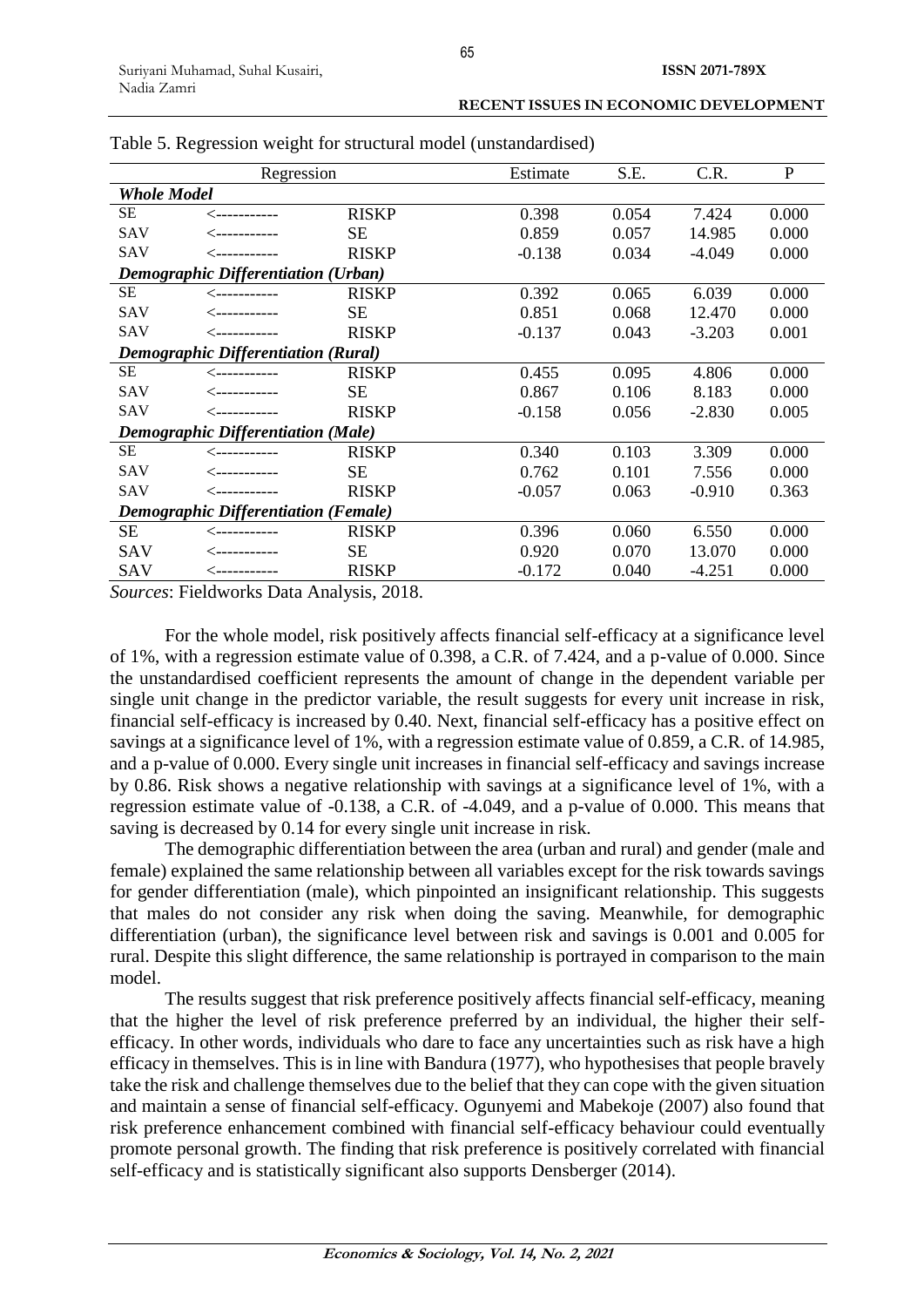The results also show a negative relationship between risk preference and saving, that is, the higher the risk preference owned by an individual, the lower their overall saving. This is supported by Mazzocco (2004) that individuals have low savings because they are willing to bear the risk. This implies that is difficult for the bottom income group to deal with a higher risk for the certain expected return of saving instruments.

The relationship between financial self-efficacy and savings revealed that an individual's high financial self-efficacy could lead to positive saving behaviours. Several researchers have established academic arguments that eventually proved how a sense of financial self-efficacy could end following one's best life decision. Under this study, financial self-efficacy could signal how good a person is doing in their saving or in their investments for their entire lives (Forbes & Kara, 2010). Asebedo and Seay (2017) strongly suggest that financial self-efficacy beliefs are positively related to saving behaviours.

### **4. Conclusion**

The article investigates the empirical support behind the relationships between financial self-efficacy, risk preference, demographic characteristics, and saving decision behaviours. We impose structural equation modelling (SEM) and research design surveys. The unit analysis includes individuals from B40 households. The sampling technique is a multistage sampling cluster systematic random sample. The sample consists of 479 households from three states in Peninsular Malaysia, which was divided into urban and rural areas, as well as males and females.

This study also includes demographic factors that might signal several important facts. For the differentiation of urban and rural area, risk preference did not influence saving; this means that individuals from B40 households are not considering any risks for saving even if they are willing to take other risks in their life because they rarely get a chance to reserve income as savings. For gender differentiation (male and female), the study reveals an insignificant relationship between risk and saving for males. One way to explain this is that men do not think about the risk of doing any saving, whereas women take significant risks, which is one of the reasons why they are able to save.

The results' implication policy is that financial self-efficacy, risk preference, and demographic characteristics are clearly essential for determining savings decision behaviours. Therefore, the government should consider these variables in when developing government policies and firms should also be given information regarding the preference of an individual in terms of their saving decision behaviours.

### **Acknowledgement**

This study was funded by the Fundamental Research Grant Scheme (FRGS) Under Reference Code; *FRGS/1/2016/SS08/UMT/02/6.* We would like to thank the Ministry of Education of Malaysia for financial support.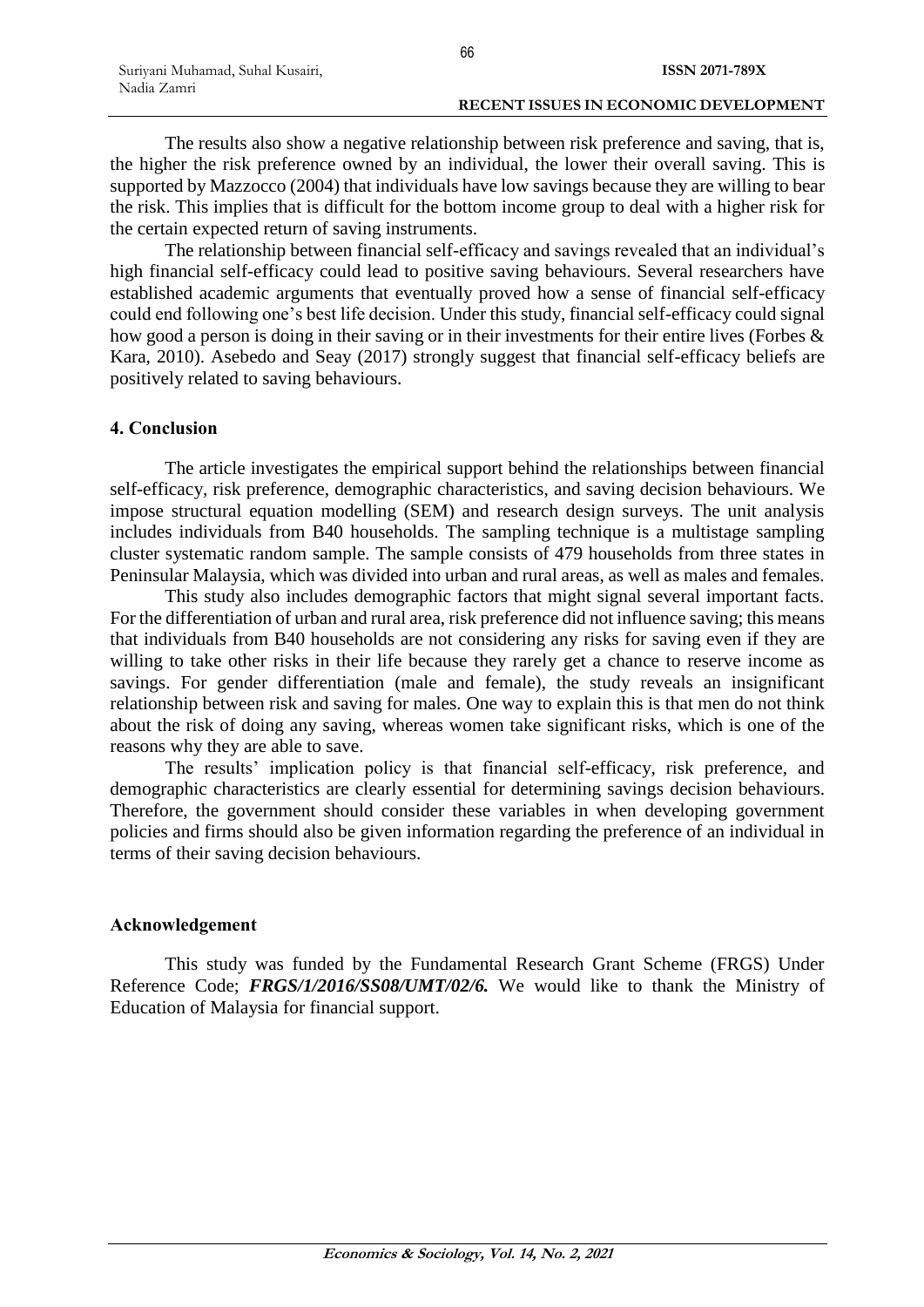### **References**

- Asebedo, S. D., & Seay, M. C. (2018). Financial self-efficacy and the saving behaviour of older pre-retirees. *Journal of Financial Counselling and Planning,* 29(2), 357-368. http://dx.doi.org/10.1891/1052-3073.29.2.357
- Asebedo, S. D., Wilmarth M. J., Seay, M. C., Archuleta, K., Brase, G. L. & MacDonald, M. (2019). Personality and Saving Behavior among Older Adults. *The Journal of Consumer Affair*, [Vol 53\(2\)](https://onlinelibrary.wiley.com/toc/17456606/2019/53/2), 488-519. https://doi.org/10.1111/joca.12199
- Bandura, A. (1977). Self-efficacy: Toward a Unified Theory of Behavioural Change. *Psychological Review*, 84, 191–215.
- Bandura, A., & Wood, R. (1989). The effect of perceived controllability and performance standards on self-regulation of complex decision making. *Journal of Personality and Social Psychology, 56* (5), 805-814.
- Bandura, A. (1994). *Regulative function of perceived self-efficacy*. In M. G. Rumsey, C. B. Walker, & J. H. Harris (Eds.), Personal selection and classification (pp. 261-271). Hillsdale, NJ: Erlbaum
- Bosworth, B., Burtless, G., & Sabel- Haus, J. (1991). The Decline in Saving: Evidence from Household Surveys. *Brookings Pap. Econ. Act.,* 1, 183-241.
- Brown, S., Garino, G., Simmons, P., & Taylor, K. (2008). Debt and Risk Preference: A Household Level Analysis.
- Byrne, B. M. (2010). *Structural Equation Modelling with AMOS* (2nd Ed.). New York: Routledge.
- Callander, E. J., & Schofield, D. J. (2016). The Impact of Poverty on Self-Efficacy: An Australian Longitudinal Study. *Occupational Medicine*, 66(4), 320–325. https://doi.org/10.1093/occmed/kqw017
- Campbell, J. Y. (2006). Household Finance. *The Journal of Finance,* LXI(4), 1553-1604. <https://doi.org/10.1111/j.1540-6261.2006.00883.x>
- Chatterjee, S., Finke, M. & Harness, N. (2011). The Impact of Self-Efficacy on Wealth Accumulation and Portfolio Choice. *Applied Economics Letters*, 18. 627-631. https://doi.org/10.1080/13504851003761830.
- Cobb-Clark, D. A., Kassenboehmer, S. C., & Sinning, M. G. (2016). Locus of Control and Savings. Journal of Banking & Finance, Vol. 73, 113-130.
- Densberger, K. (2014). The Self-Efficacy and Risk-Propensity of Entrepreneurs*. Journal of Enterprising Culture,* 22(4), 437-462.<https://doi.org/10.1142/S0218495814500186>
- Farrell, E., Fry, Tim R.L., & Risse, L. (2015). The significance of financial self-efficacy in explaining women's personal finance Behaviour. *Journal of Economic Psychology* http://dx.doi.org/10.1016/j.joep.
- Fisher, P. J. (2010). Gender differences in personal saving behaviours. Journal of Financial Counselling and Planning, 21(1), 14–24.
- Fleming, M., House, S., Hanson, VS., Yu, L., Garbutt, J., McGee, R., Kroenke, K., Abedin, Z., & Rubio, D. (2013). The Mentoring Competency Assessment: Validation of a New Instrument to Evaluate Skills of Research Mentors. *Acad Med*., 88(7), 1002-1008. https://doi:10.1097/ACM.0b013e318295e298
- Forbes, J., & Kara, S. M. (2010). Confidence mediates how investment knowledge influences investing self-efficacy. *Journal of Economic Psychology*, 31, 435–443.
- Fornell, C., & Larcker, D. F. (1981). Evaluating Structural Equation Models with Unobservable Variables and Measurement Error. *Journal of Marketing Research,* Vol. 18(1), 39-50.
- Hopkins, B. E., & Todorova, Z. (2014). Gender Dimensions of the U.S. Consumer Borrowing Expansion. *Journal of Economic Issues,* 48(2), 501-506.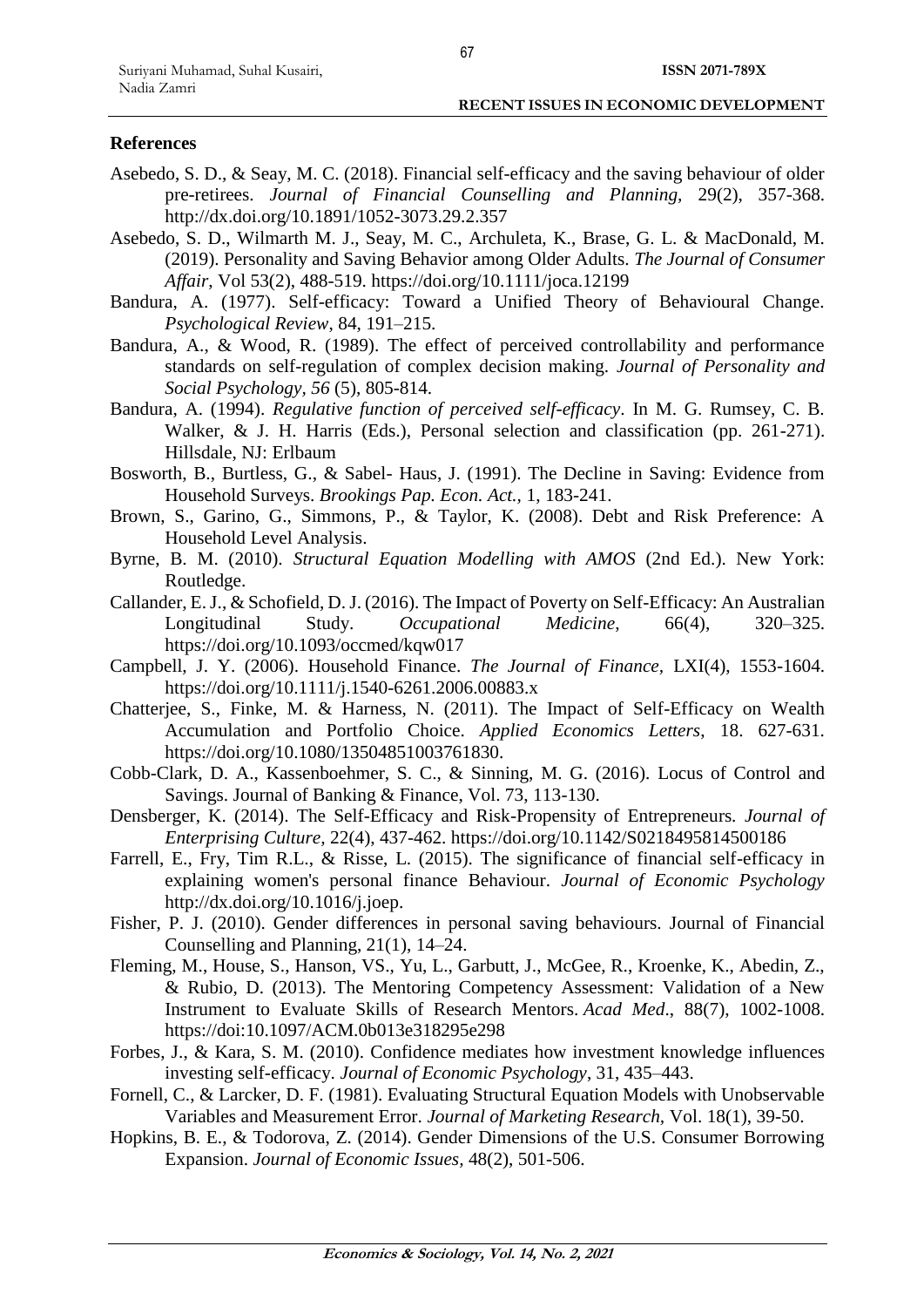- Hussain, M., Anwar, S., & Huang, S. (2016). Socioeconomic and Demographic Factors Affecting Labor Force Participation in Pakistan. *Journal of Sustainable Development,* 9(4), 70-79. <http://dx.doi.org/10.5539/jsd.v9n4p70>
- Hufner, F. and I. Koske (2010). Explaining Household Saving Rates in G7 Countries: Implications for Germany. OECD Economics Department Working Papers, No. 754, OECD Publishing, Paris, [https://doi.org/10.1787/5kmjv81n9phc-en.](https://doi.org/10.1787/5kmjv81n9phc-en)
- Kickul, J., Wilson, F., Marlino, D., & Barbosa, S.D. (2008). Are Mis-Alignments of Perceptions and Self-Efficacy, Causing Gender Gaps in Entrepreneurial Intention among Our Nation's Teens? *J. Small Bus. Enterp. Dev.,* 5 (2), 321-335.
- Lian, C. and Ma, Y. (2018). Low-Interest Rates and Investor Behaviour: A Behavioural Perspective. 62th Economic Conference at the Federal Reserve Bank of Boston. 1-46.
- Lown, J. M. (2011). Development and validation of a financial self-efficacy scale. *Journal of Financial Counseling and Planning*, 22(2), 54–63.
- Lown, J. M. (2015). Development and Validation of A Financial Self-Efficacy Scale. *Journal of Family and Economic Issues,* 36(4), 491-502.
- Maciejewski, P.K., Prigerson, H.G., & Mazure, C.M. (2000). Self-efficacy as a mediator between stressful life events and depressive symptoms. Differences based on the history of prior depression. *British Journal of Psychiatry*, 176. 373-378.
- Magendans, J., Gutteling, J., & Zebel, S. (2016). Psychological Determinants of Financial Buffer Saving: The Influence of Financial Risk Tolerance and Regulatory Focus. *Journal of Risk Research*. http://dx.doi.org/10.1080/13669877.2016.114749.
- Marlatt, G. A., & Donovan, D. M. (Eds.) (2005). *Relapse prevention: Maintenance strategies in the treatment of addictive behaviors* (2nd ed.). The Guilford Press.
- Mazzocco, M. (2004). *Saving, Risk Sharing and Preferences for Risk*. Working Paper, University of Wisconsin.
- Ogunyemi, A. & Mabekoje, S. (2007). Self-efficacy, risk-taking behavior and mental health as predictors of personal growth initiative among university undergraduates. *Electronic Journal of Research in Educational Psychology*, 5, 349-362.
- Prati, G., Pietrantoni, L., Cicognani, E. (2009). Self-Efficacy Moderates the Relationship between Stress Appraisal and Quality of Life among Rescue Workers. *Anxiety, Stress, and Coping,* 23(4), 463-70. https://doi.org/10.1080/10615800903431699
- Tokunaga, H. (1993). The Use and Abuse of Consumer Credit: Application of Psychological Theory and Research. *Journal of Economic Psychology*, 14. 285-316. https://doi.org/10.1016/0167-4870(93)90004-5.
- Trent, K., & South, S. (1992). Sociodemographic status, parental background, childhood family structure, and attitudes toward family formation. *Journal of Marriage and the Family,* 54, 427-439.
- Ramiah, V., Xu, X., & Moosa, I.. (2015). Neoclassical Finance, Behavioral finance and Noise Traders: A review and assessment of the literature. *International Review of Financial Analysis*, 41(C), 89–100.
- Rimal, Arbindra & Moon, Wanki & Balasubramanian, Siva K. & Miljkovic, Dragan, 2011. [Self](https://ideas.repec.org/a/ags/jlofdr/139430.html)  [Efficacy as a Mediator of the Relationship between Dietary Knowledge and](https://ideas.repec.org/a/ags/jlofdr/139430.html)  [Behavior.](https://ideas.repec.org/a/ags/jlofdr/139430.html) *[Journal of Food Distribution Research,](https://ideas.repec.org/s/ags/jlofdr.html) Food Distribution Research Society*, 42(3), 1-14.
- Rothwell, D.W., Khan, M.N & Chetney, K. (2016) Building Financial Knowledge Is Not Enough: Financial Self-Efficacy as a Mediator in the Financial Capability of Low-Income Families. *Journal of Community Practice,* 4(24), 368-388.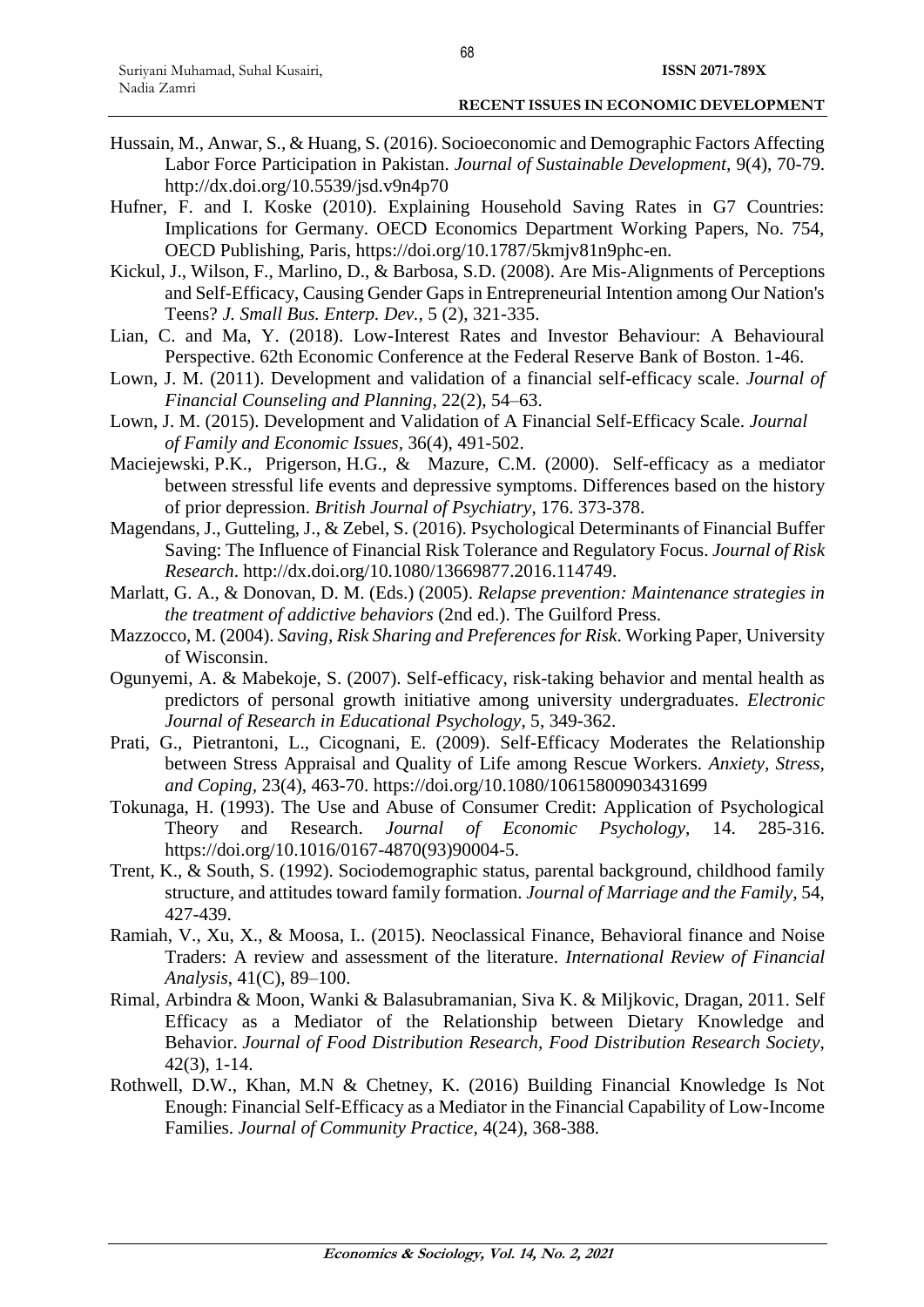- Schwarzer, R., & Jerusalem, M. (1995). *Generalised Self-Efficacy Scale*. In J. Weinman, S. Wright, & M. Johnston, Measures in Health Psychology: A User's Portfolio. Causal and Control Beliefs (pp. 35-37). Windsor, UK: Nfer-Nelson.
- Scholz, J.K., Seshadri, A., Khitatrakum, S. (2006). Are Americans Saving "Optimally" for Retirement? Journal of Political Economy, 114(4), 607-643.
- Stacciarini. T.S.G. & Pace A.E. (2017). Confirmatory factor analysis of the Appraisal of Self-Care Agency Scale-Revised. Rev. *Latino-Am. Enfermagem*, 25:e2856. http://dx.doi.org/10.1590/1518-8345.1378.2856.
- Willis, L. E. (2008). Against financial-Literacy education. *Iowa Law Review*, 94, 197-285.